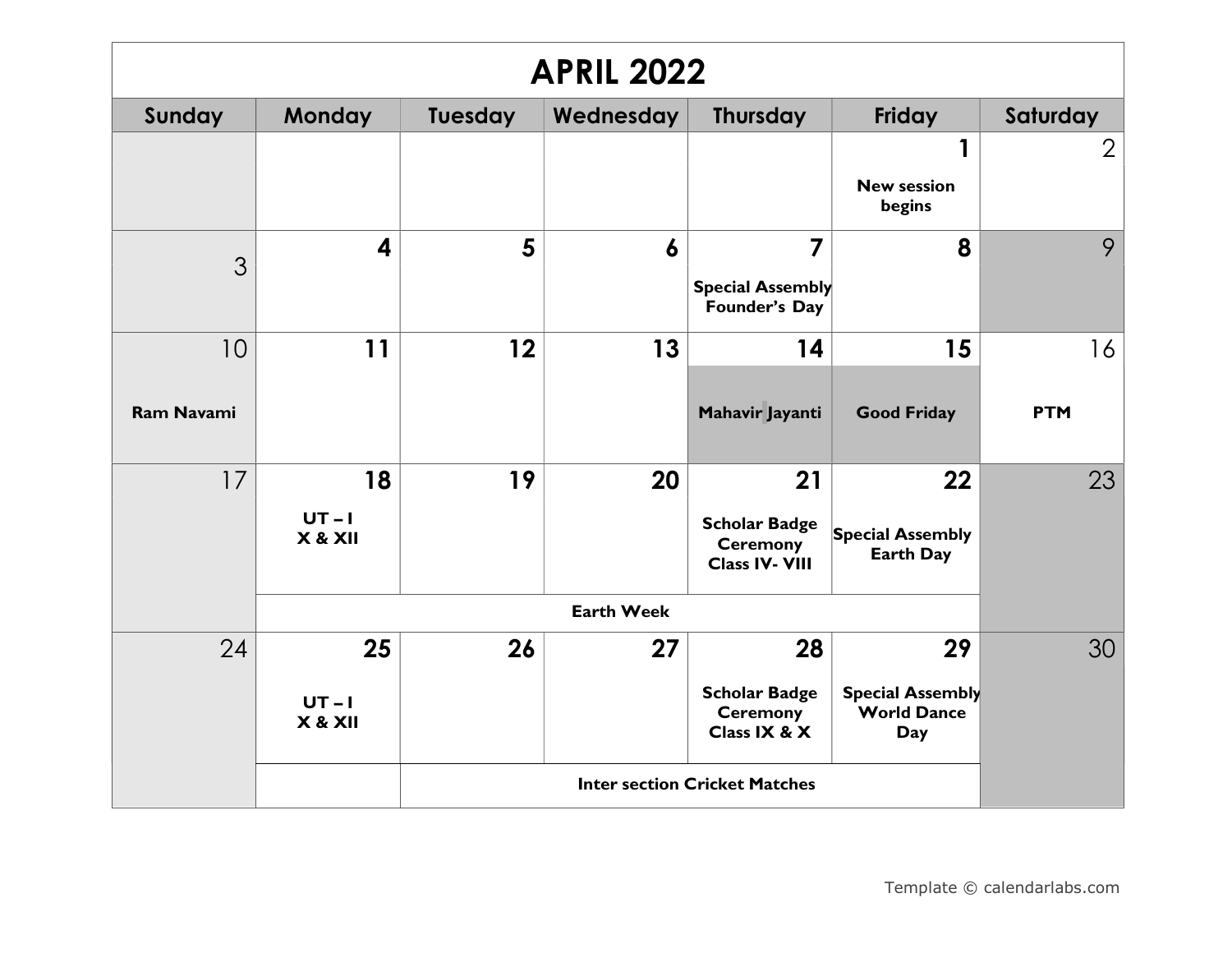| <b>MAY 2022</b> |                                         |                         |                                                                      |                                                        |                                             |                                                                            |  |  |
|-----------------|-----------------------------------------|-------------------------|----------------------------------------------------------------------|--------------------------------------------------------|---------------------------------------------|----------------------------------------------------------------------------|--|--|
| Sunday          | <b>Monday</b>                           | Tuesday                 | Wednesday                                                            | <b>Thursday</b>                                        | Friday                                      | Saturday                                                                   |  |  |
|                 | $\boldsymbol{2}$                        | 3                       | 4                                                                    | 5                                                      | 6                                           | 7                                                                          |  |  |
|                 | $UT-I$<br>VII - X & XII                 | Eid- ul- Fitr           | <b>Special Assembly</b><br><b>International</b><br><b>Labour Day</b> |                                                        | $UT-I$<br>$\boldsymbol{\mathsf{x}}$         |                                                                            |  |  |
| 8               | 9<br>$UT-I$<br><b>VII - X &amp; XII</b> | 10                      | 11                                                                   | 12                                                     | 13<br>$UT - I$<br>$\boldsymbol{\mathsf{x}}$ | 14<br><b>Summer</b><br><b>Vacation begins</b><br>for Classes               |  |  |
|                 |                                         |                         |                                                                      | $III - VIII$<br><b>Inter Section Badminton Matches</b> |                                             |                                                                            |  |  |
| 15              | 16<br><b>Buddha</b><br>Purnima          | 17<br>$UT-I$<br>X & XII | 18                                                                   | 19                                                     | 20                                          | 21<br><b>Summer</b><br><b>Vacation begins</b><br>for Classes<br>$IX - XII$ |  |  |
| 22              | 23                                      | 24                      | 25                                                                   | 26                                                     | 27                                          | 28                                                                         |  |  |
| 29              | 30                                      | 31                      |                                                                      |                                                        |                                             |                                                                            |  |  |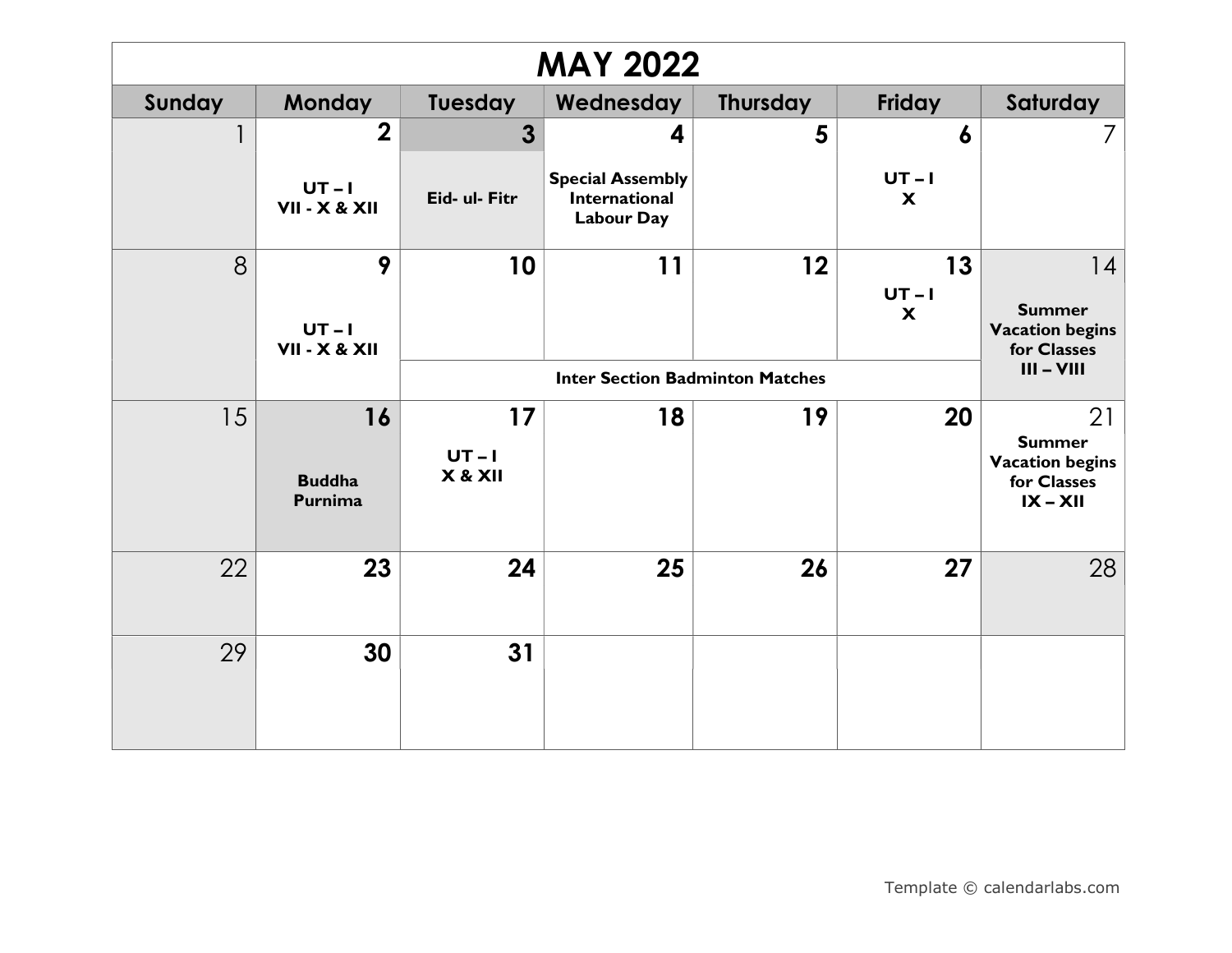| <b>JUNE 2022</b> |                  |                |           |                         |              |                |  |  |  |
|------------------|------------------|----------------|-----------|-------------------------|--------------|----------------|--|--|--|
| Sunday           | Monday           | Tuesday        | Wednesday | <b>Thursday</b>         | Friday       | Saturday       |  |  |  |
|                  |                  |                | 1         | $\overline{\mathbf{2}}$ | $\mathbf{3}$ | $\overline{4}$ |  |  |  |
| 5                | $\boldsymbol{6}$ | $\overline{7}$ | 8         | 9                       | 10           | 11             |  |  |  |
| 12               | 13               | 14             | 15        | 16                      | 17           | 18             |  |  |  |
| 19               | 20               | 21             | 22        | 23                      | 24           | 25             |  |  |  |
| 26               | 27               | 28             | 29        | 30                      |              |                |  |  |  |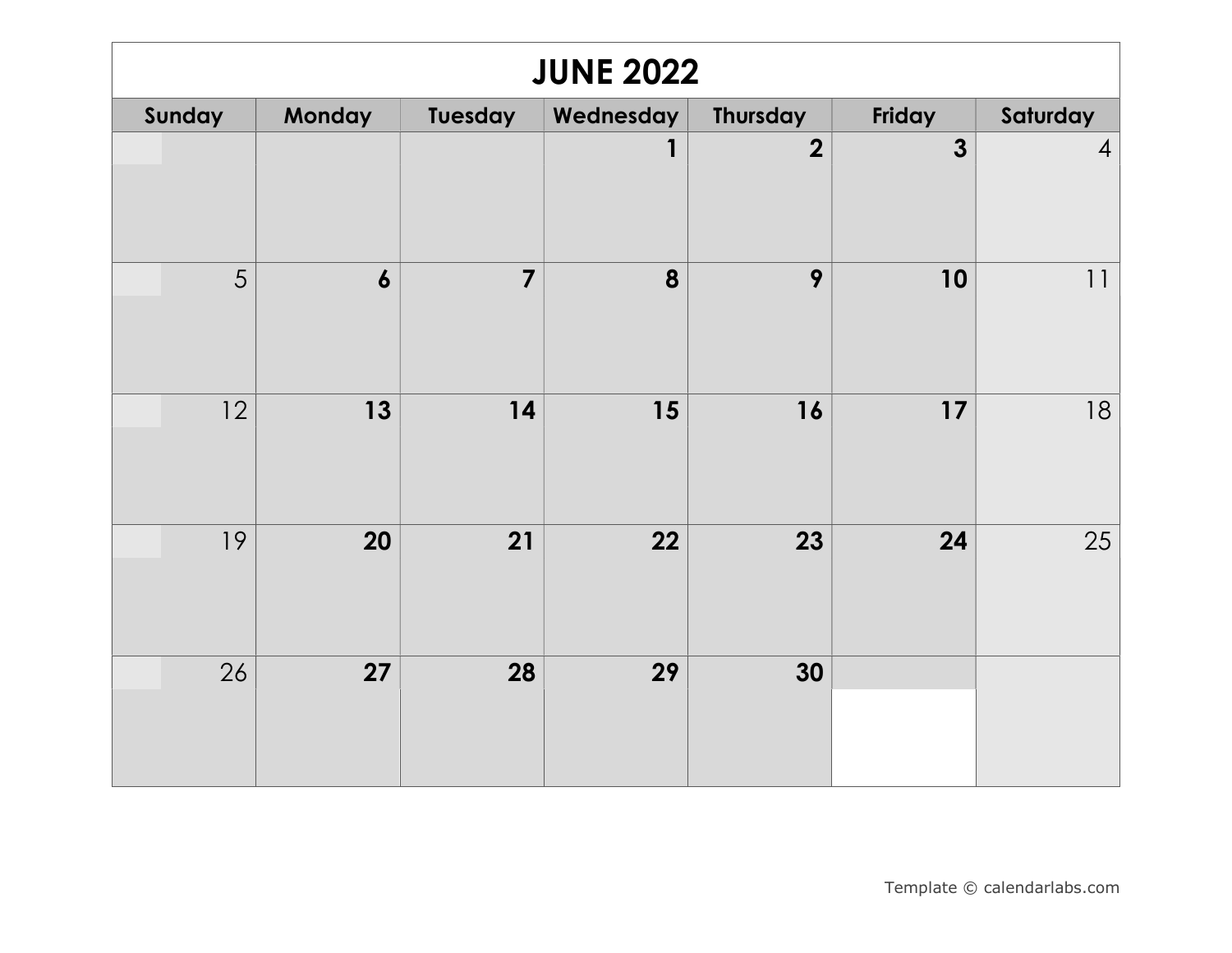| <b>JULY 2022</b>         |                         |         |                                                 |                                                            |                                                           |                               |  |  |
|--------------------------|-------------------------|---------|-------------------------------------------------|------------------------------------------------------------|-----------------------------------------------------------|-------------------------------|--|--|
| Sunday                   | <b>Monday</b>           | Tuesday | Wednesday                                       | <b>Thursday</b>                                            | <b>Friday</b>                                             | Saturday                      |  |  |
|                          |                         |         |                                                 |                                                            | 1<br><b>School reopens</b><br>for all                     | $\overline{2}$                |  |  |
| 3                        | $\overline{\mathbf{4}}$ | 5       | 6                                               | $\overline{7}$                                             | 8                                                         | 9                             |  |  |
|                          | $UT - I$<br>$VII - IX$  |         |                                                 | <b>Felicitation</b><br><b>Ceremony</b><br><b>Class XII</b> |                                                           |                               |  |  |
| 10                       | 11                      | 12      | 13                                              | 14                                                         | 15                                                        | 16                            |  |  |
|                          | $UT - I$<br>VII - IX    |         |                                                 | <b>Investiture</b>                                         |                                                           |                               |  |  |
| Bakr Id /<br>Eid ul-Zuha |                         |         |                                                 | <b>Ceremony</b>                                            |                                                           | <b>PTM</b><br>for all classes |  |  |
|                          |                         |         | <b>Literary Week</b>                            |                                                            |                                                           |                               |  |  |
| 17                       | 18                      | 19      | 20                                              | 21                                                         | 22                                                        | 23                            |  |  |
|                          | $UT - I$<br>VII - IX    |         |                                                 | <b>Scholar Badge</b><br><b>Ceremony</b><br><b>Class XI</b> |                                                           |                               |  |  |
|                          |                         |         | Interact Club/ Consumer awareness club Activity |                                                            |                                                           |                               |  |  |
| 24                       | 25                      | 26      | 27                                              | 28                                                         | 29                                                        | 30                            |  |  |
|                          | $UT - I$<br>VII - IX    |         |                                                 |                                                            | A.C. Deb<br><b>Memorial Inter</b><br><b>School Debate</b> |                               |  |  |
| 31                       |                         |         | <b>Inter Section Basketball Matches</b>         |                                                            |                                                           |                               |  |  |
|                          |                         |         |                                                 |                                                            |                                                           |                               |  |  |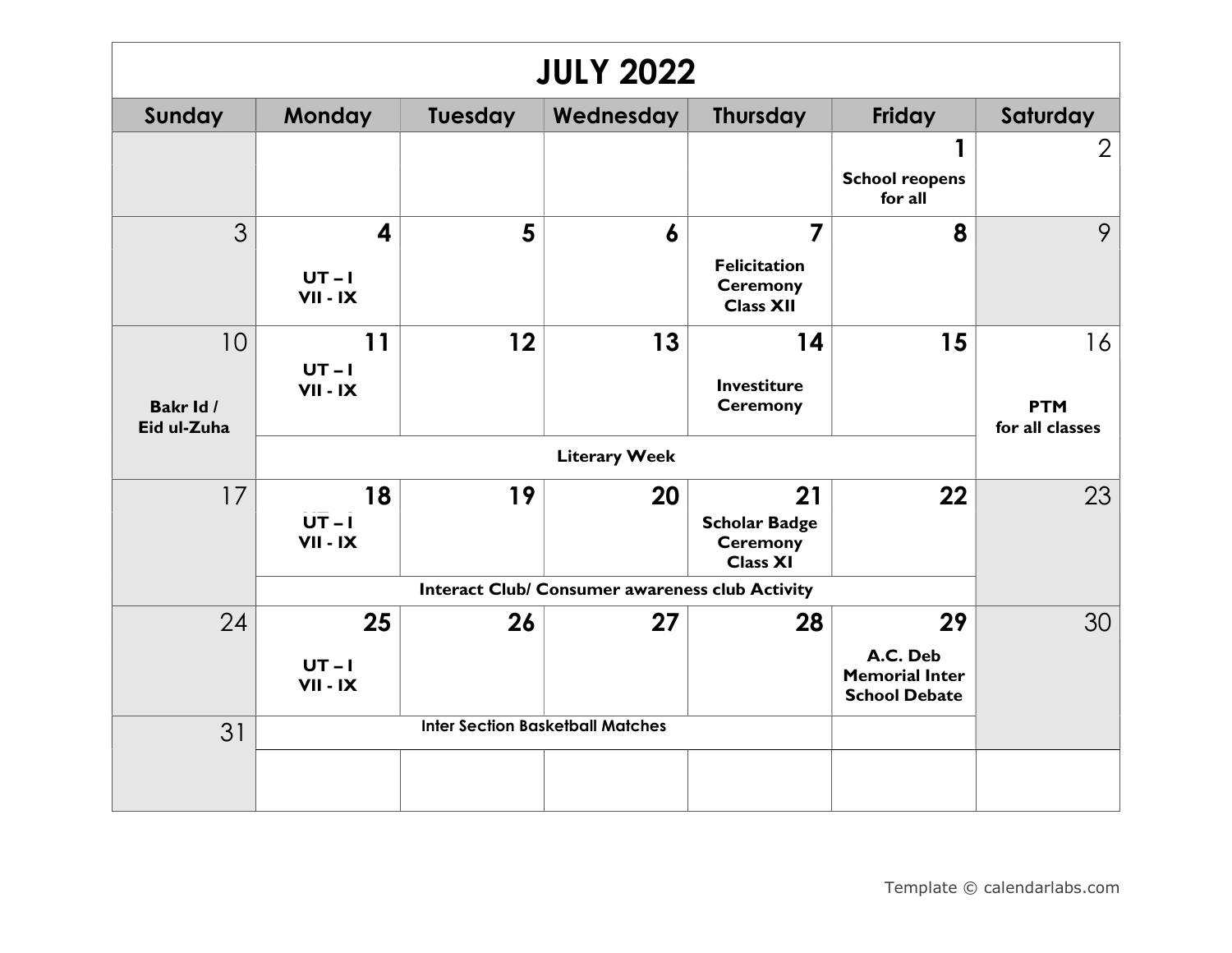| <b>AUGUST 2022</b> |                                                          |                      |                                        |                                       |                                                                        |          |  |  |
|--------------------|----------------------------------------------------------|----------------------|----------------------------------------|---------------------------------------|------------------------------------------------------------------------|----------|--|--|
| Sunday             | <b>Monday</b>                                            | Tuesday              | Wednesday                              | <b>Thursday</b>                       | Friday                                                                 | Saturday |  |  |
|                    | $UT-I$<br>$VII - IX, XI$                                 | $\overline{2}$       | 3                                      | 4                                     | 5<br><b>Inter School</b><br><b>Science Fest:</b><br><b>Innovations</b> | 6        |  |  |
| $\overline{7}$     | 8<br>$U.T-I$<br>XI                                       | 9<br><b>Muharram</b> | 10                                     | 11<br><b>Raksha</b><br><b>Bandhan</b> | 12                                                                     | 13       |  |  |
|                    |                                                          |                      | <b>Celebration of Independence Day</b> |                                       |                                                                        |          |  |  |
| 14                 | 15<br><b>Special Assembly</b><br><b>Independence Day</b> | 16<br>$U.T-I$<br>XI  | 17                                     | 18                                    | 19<br>Janmashtami                                                      | 20       |  |  |
|                    |                                                          |                      | <b>Intersection Volleyball Matches</b> |                                       |                                                                        |          |  |  |
| 21                 | 22<br>$U.T-I$<br>XI                                      | 23                   | 24                                     | 25                                    | 26<br>$U.T-I$<br>XI                                                    | 27       |  |  |
|                    |                                                          |                      |                                        |                                       |                                                                        |          |  |  |
| 28                 | 29                                                       | 30                   | 31                                     |                                       |                                                                        |          |  |  |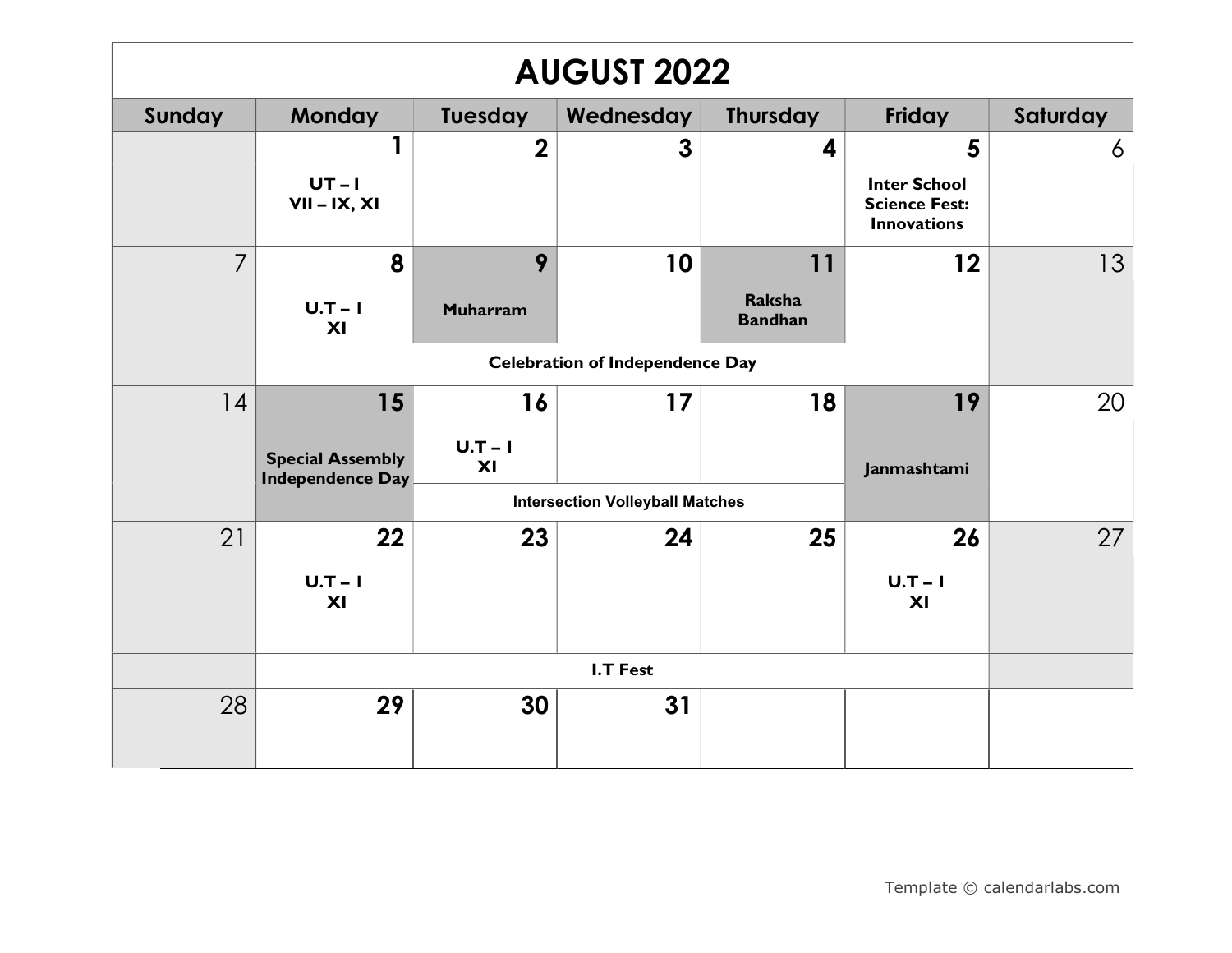| <b>SEPTEMBER 2022</b> |                                                              |                                                                  |                |                      |                                                                     |          |  |  |
|-----------------------|--------------------------------------------------------------|------------------------------------------------------------------|----------------|----------------------|---------------------------------------------------------------------|----------|--|--|
| Sunday                | Monday                                                       | <b>Tuesday</b>                                                   | Wednesday      | <b>Thursday</b>      | Friday                                                              | Saturday |  |  |
|                       |                                                              |                                                                  |                | 1                    | $\boldsymbol{2}$<br><b>Special Assembly</b><br><b>Teachers' Day</b> | 3        |  |  |
| $\overline{4}$        | $5\phantom{1}$<br>Term I<br><b>Exam begins</b><br>$VII - IX$ | $\boldsymbol{6}$<br>Pre Board I<br><b>Exam begins</b><br>X & XII | $\overline{7}$ | 8                    | 9                                                                   | 10       |  |  |
|                       |                                                              |                                                                  |                | <b>Literary Week</b> |                                                                     |          |  |  |
| 11                    | 12                                                           | 13                                                               | 14             | 15                   | 16                                                                  | 17       |  |  |
| 18                    | 19                                                           | 20                                                               | 21             | 22                   | 23                                                                  | 24       |  |  |
| 25                    | 26<br>Term I<br><b>Exam begins</b><br>XI                     | 27                                                               | 28             | 29                   | 30                                                                  |          |  |  |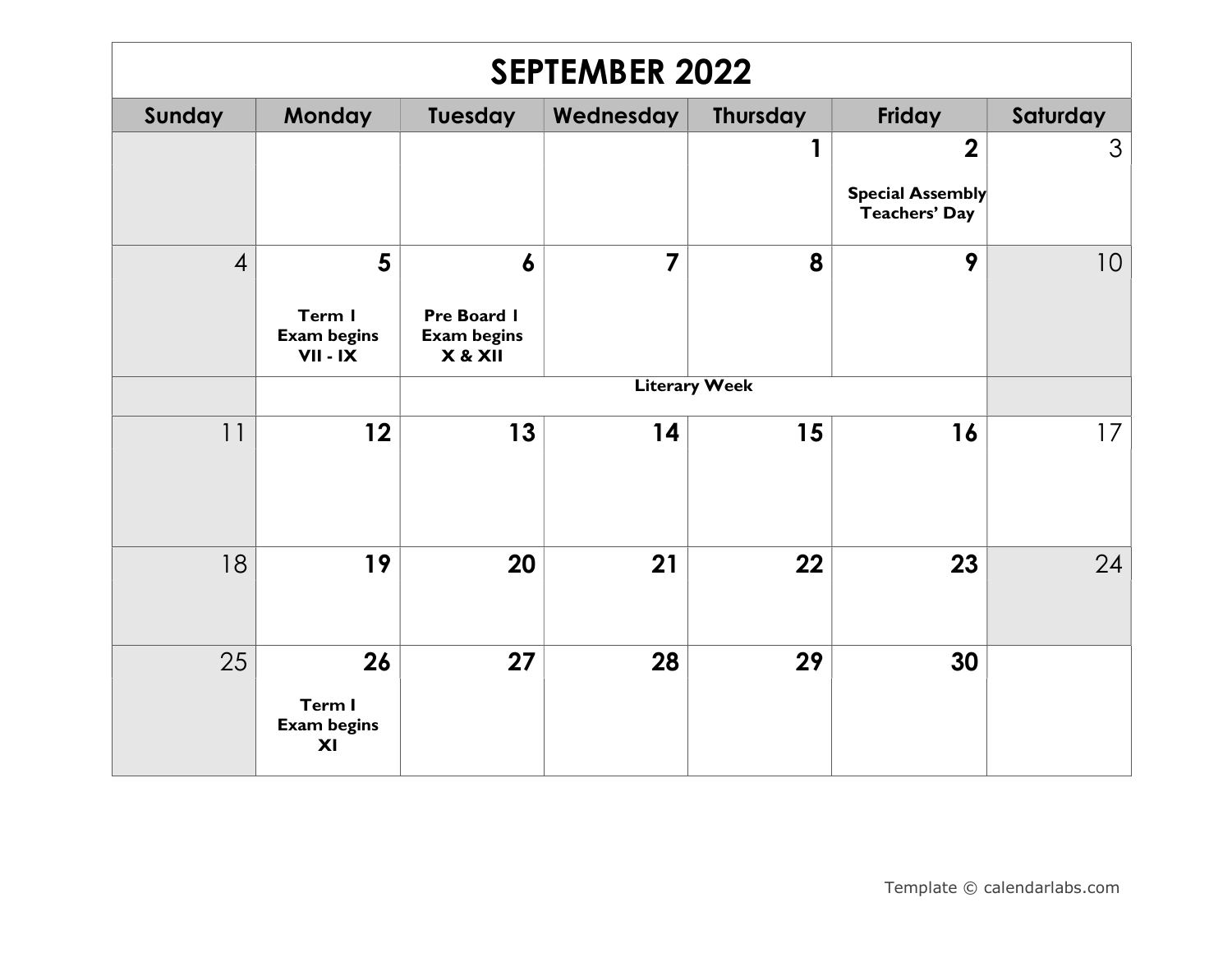| <b>OCTOBER 2022</b>                         |                |                   |                                |                  |                                          |                                                               |  |
|---------------------------------------------|----------------|-------------------|--------------------------------|------------------|------------------------------------------|---------------------------------------------------------------|--|
| Sunday                                      | <b>Monday</b>  | <b>Tuesday</b>    | Wednesday                      | <b>Thursday</b>  | Friday                                   | Saturday                                                      |  |
|                                             |                |                   |                                |                  |                                          | <b>Special Assembly</b><br>Gandhi Jayanti                     |  |
| $\overline{2}$                              | $\overline{3}$ | 4                 | 5                              | $\boldsymbol{6}$ | $\overline{7}$                           | 8                                                             |  |
| Gandhi Jayanti                              | Mahashtami     | <b>Maha Navmi</b> | <b>Dussehra</b>                |                  |                                          |                                                               |  |
| 9                                           | 10             | 11                | 12                             | 13               | 14                                       | 15                                                            |  |
| $Eid - E$ -Milad/<br>Maharishi<br>Valmiki's |                |                   |                                |                  |                                          | <b>PTM</b><br>Term I / Pre Board<br><b>Result Declaration</b> |  |
| <b>Birthday</b>                             |                |                   | Maths & Science Week           |                  |                                          |                                                               |  |
| 16                                          | 17             | 18                | 19                             | 20               | 21                                       | 22                                                            |  |
|                                             |                |                   |                                |                  | <b>Special Assembly</b><br><b>Diwali</b> |                                                               |  |
|                                             |                |                   | <b>Cultural &amp; Art Fest</b> |                  |                                          |                                                               |  |
| 23                                          | 24             | 25                | 26                             | 27               | 28                                       | 29                                                            |  |
| <b>Choti Diwali</b>                         | <b>Diwali</b>  | Govardhan<br>Puja | <b>Bhai Dooj</b>               |                  |                                          |                                                               |  |
| 30                                          | 31             |                   |                                |                  |                                          |                                                               |  |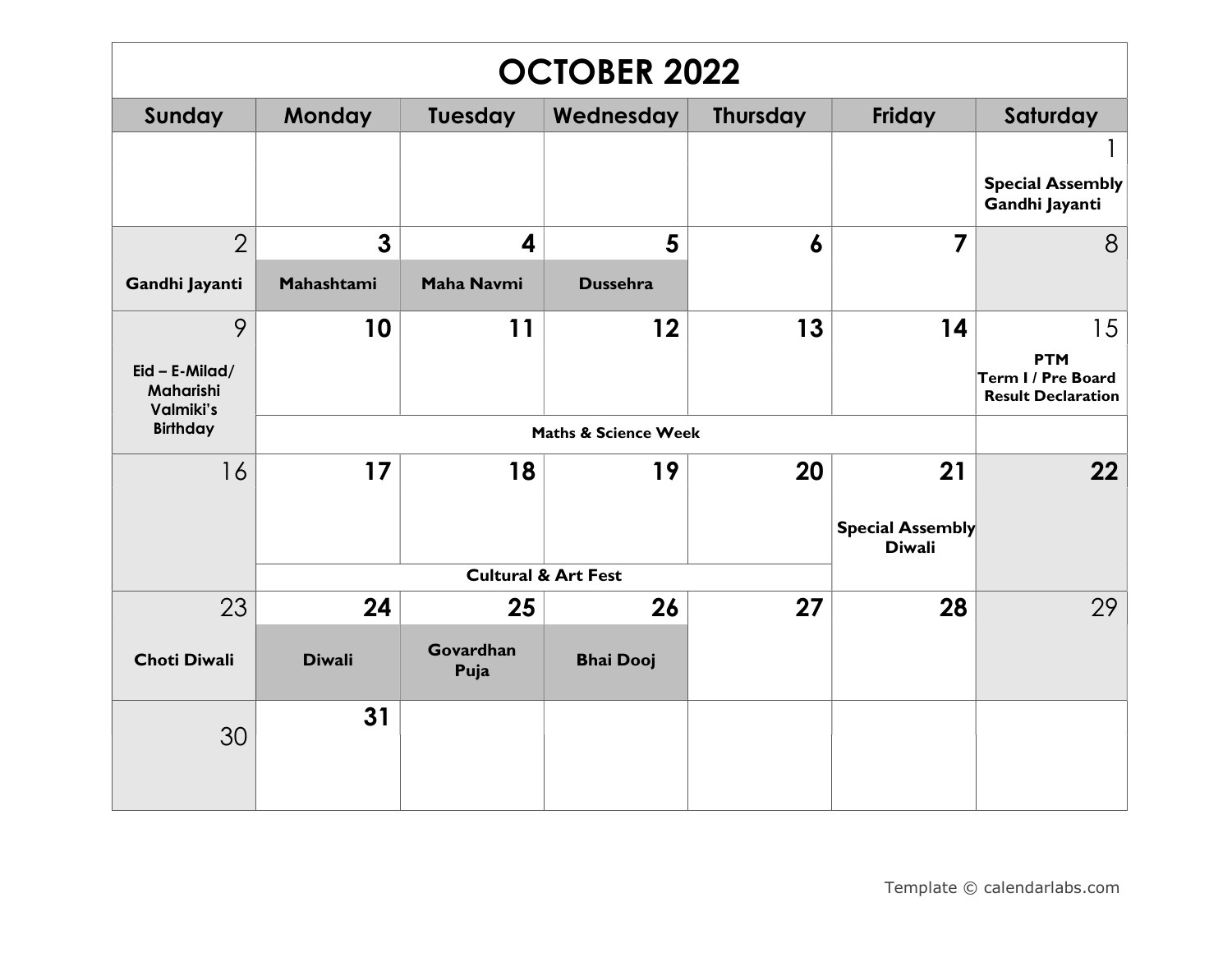| <b>NOVEMBER 2022</b> |                               |                                   |                                                               |                 |                                                    |          |  |  |
|----------------------|-------------------------------|-----------------------------------|---------------------------------------------------------------|-----------------|----------------------------------------------------|----------|--|--|
| Sunday               | <b>Monday</b>                 | Tuesday                           | Wednesday                                                     | <b>Thursday</b> | Friday                                             | Saturday |  |  |
|                      |                               |                                   | $\boldsymbol{2}$                                              | 3               | 4                                                  | 5        |  |  |
|                      |                               |                                   |                                                               |                 | <b>Inter School</b><br><b>PsyFiesta</b>            |          |  |  |
| $\overline{6}$       | $\overline{\mathbf{z}}$       | 8<br><b>Guru Nanak</b><br>Jayanti | 9                                                             | 10              | 11                                                 | 12       |  |  |
| 13                   | 14<br><b>Special Assembly</b> | 15                                | 16                                                            | 17              | 18                                                 | 19       |  |  |
|                      | <b>Children's Day</b>         |                                   | <b>Inter School Football Tournament / Inter section Chess</b> |                 |                                                    |          |  |  |
| 20                   | 21                            | 22                                | 23                                                            | 24              | 25<br><b>Class 7 Annual</b><br><b>Presentation</b> | 26       |  |  |
|                      | <b>Social Science Week</b>    |                                   |                                                               |                 |                                                    |          |  |  |
| 27                   | 28                            | 29                                | 30                                                            |                 |                                                    |          |  |  |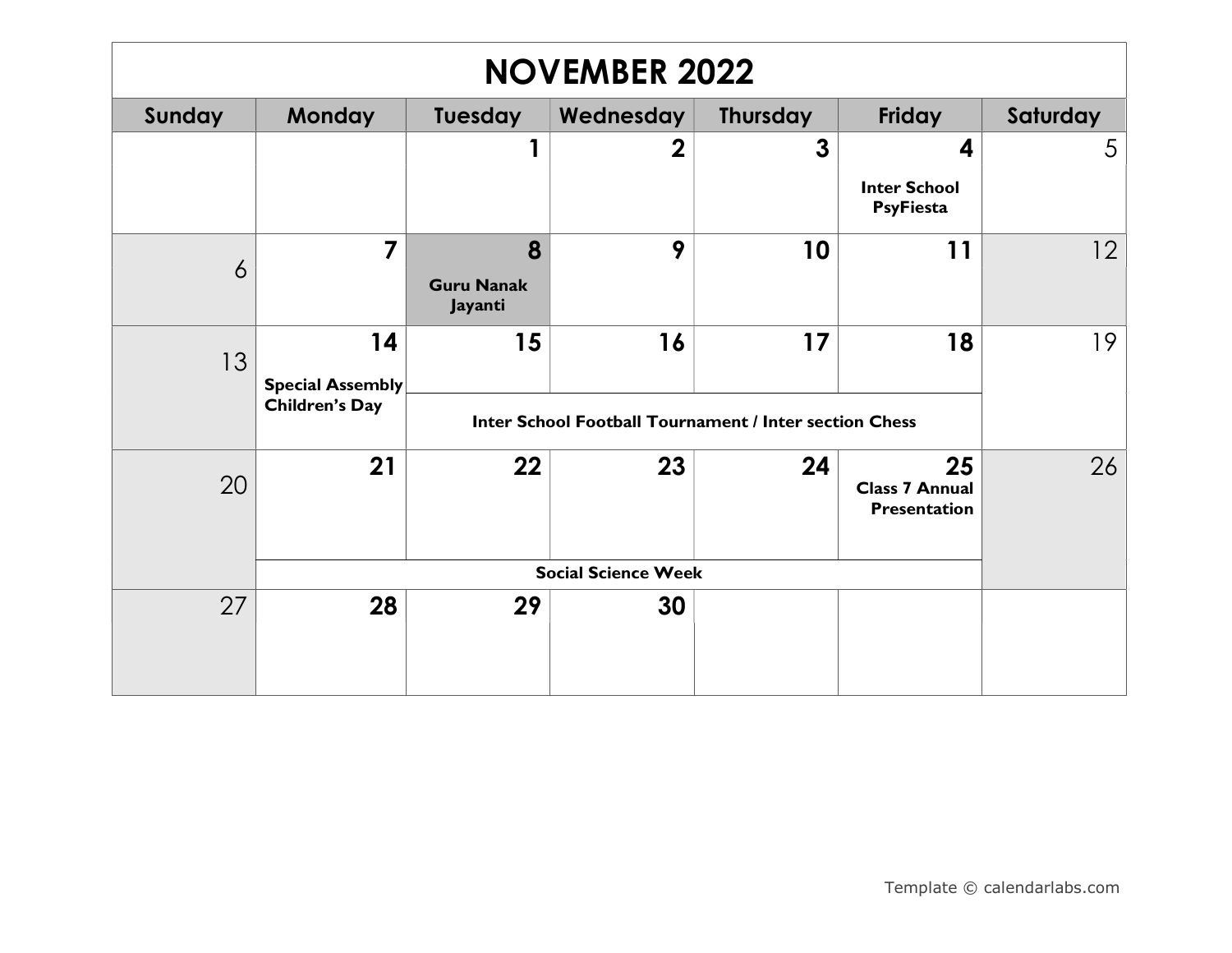| <b>DECEMBER 2022</b>   |                                              |         |                                              |                                                   |                                                       |                                 |  |  |
|------------------------|----------------------------------------------|---------|----------------------------------------------|---------------------------------------------------|-------------------------------------------------------|---------------------------------|--|--|
| Sunday                 | <b>Monday</b>                                | Tuesday | Wednesday                                    | <b>Thursday</b>                                   | Friday                                                | Saturday                        |  |  |
|                        |                                              |         |                                              | $U.T-2$<br><b>Third Language</b><br>VII, VIII     | $\mathbf 2$                                           | 3                               |  |  |
| $\overline{4}$         | 5                                            | 6       | 7                                            | 8                                                 | 9                                                     | 10                              |  |  |
|                        |                                              |         | <b>Drill Display &amp; Athletics Meet</b>    |                                                   |                                                       |                                 |  |  |
|                        | $U.T-2$<br>VII - IX, XI                      |         | $\overline{U.T-2}$<br>Comp. Sc.<br>VII, VIII |                                                   | <b>Special Assembly</b><br><b>Human Rights</b><br>Day |                                 |  |  |
| 11                     | $12 \overline{ }$<br>$U.T-2$<br>VII - IX, XI | 13      | 14                                           | 15                                                | 16<br><b>Class 6 Annual</b><br><b>Presentation</b>    | 17                              |  |  |
|                        |                                              |         | <b>Activity Week</b>                         |                                                   |                                                       |                                 |  |  |
| 18                     | 19<br>$U.T-2$<br>VII - IX, XI                | 20      | 21                                           | 22<br><b>Special Assembly</b><br><b>Christmas</b> | 23                                                    | 24                              |  |  |
|                        |                                              |         |                                              |                                                   |                                                       |                                 |  |  |
| 25<br><b>Christmas</b> | 26                                           | 27      | 28                                           | 29                                                | 30                                                    | 31<br>Winter<br>vacation begins |  |  |
|                        |                                              |         | <b>Quiz Wizards Week</b>                     |                                                   |                                                       |                                 |  |  |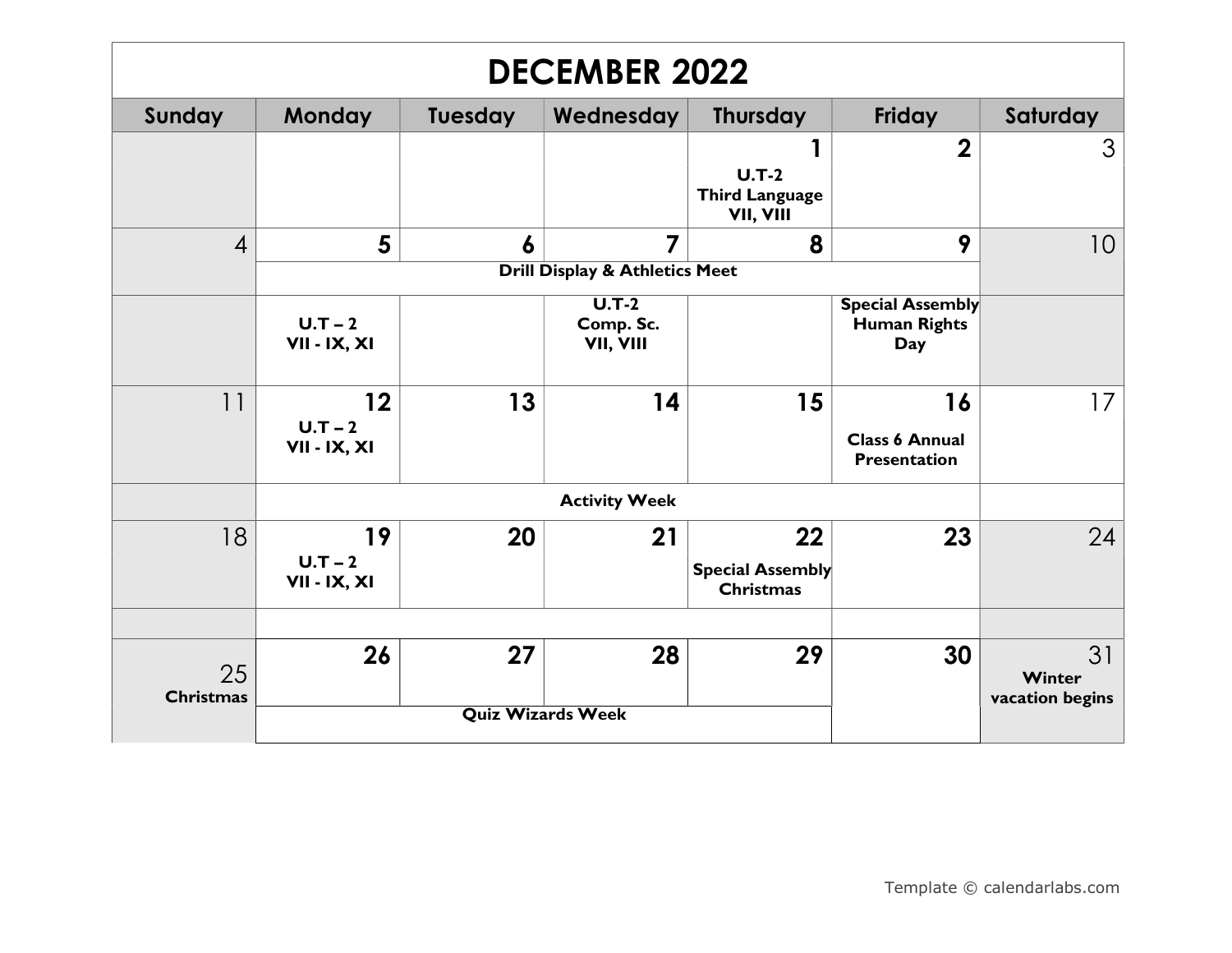| <b>JANUARY 2023</b> |                                               |                                                                                        |                                                                         |                           |                                                  |                  |  |  |
|---------------------|-----------------------------------------------|----------------------------------------------------------------------------------------|-------------------------------------------------------------------------|---------------------------|--------------------------------------------------|------------------|--|--|
| Sunday              | <b>Monday</b>                                 | Tuesday                                                                                | Wednesday                                                               | <b>Thursday</b>           | <b>Friday</b>                                    | Saturday         |  |  |
|                     | $\overline{2}$                                | 3                                                                                      | 4                                                                       | 5                         | $\boldsymbol{6}$                                 |                  |  |  |
| 8                   | 9<br><b>School reopens</b><br>for all         | 10<br>$U.T-2$<br>VII - IX, XI                                                          | 11<br>Pre Board $-2$<br><b>Examinations</b>                             | 12                        | 13<br><b>Special Assembly</b><br><b>Army Day</b> | 4                |  |  |
| 15                  | 16<br>$U.T-2$<br><b>VII - IX, XI</b>          | 17                                                                                     | 18                                                                      | 19                        | 20                                               | 21<br><b>PTM</b> |  |  |
|                     |                                               |                                                                                        | <b>Intersection Kho-Kho Matches</b><br><b>Students' Enrichment Week</b> |                           |                                                  |                  |  |  |
| 22                  | 23                                            | 24<br><b>Special Assembly</b><br><b>Republic Day</b><br>Primary<br><b>Presentation</b> | 25                                                                      | 26<br><b>Republic Day</b> | 27                                               | 28               |  |  |
| 29                  | 30<br><b>Special Assembly</b><br>Martyr's Day | 31                                                                                     |                                                                         |                           |                                                  |                  |  |  |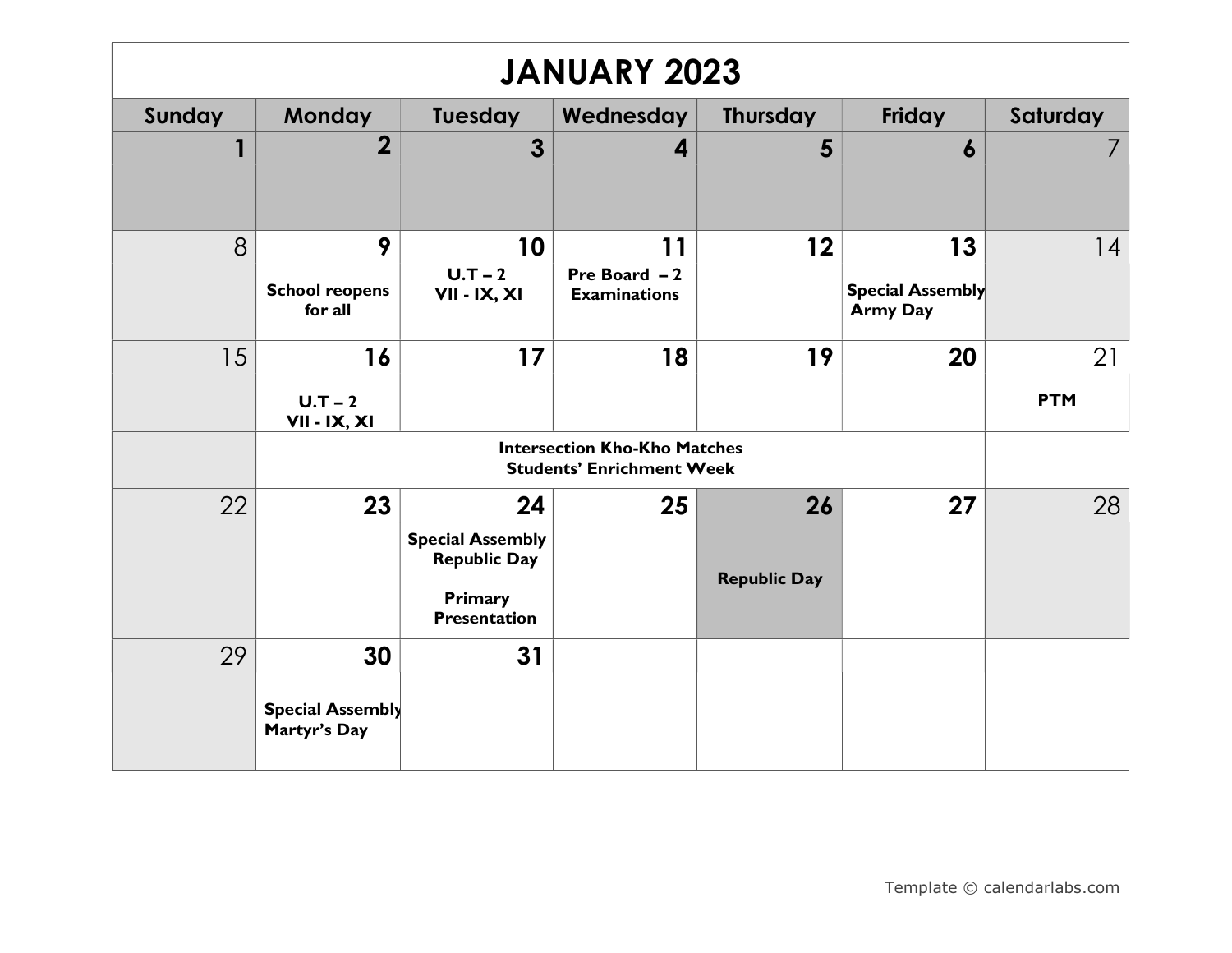| <b>FEBRUARY 2023</b> |                                                      |                                                                        |           |                         |                                                           |                      |  |  |
|----------------------|------------------------------------------------------|------------------------------------------------------------------------|-----------|-------------------------|-----------------------------------------------------------|----------------------|--|--|
| Sunday               | <b>Monday</b>                                        | Tuesday                                                                | Wednesday | <b>Thursday</b>         | Friday                                                    | Saturday             |  |  |
|                      |                                                      |                                                                        | 1         | $\overline{\mathbf{2}}$ | $\mathbf{3}$<br><b>Inter School</b><br><b>Garden Fest</b> | 4                    |  |  |
| 5                    | $\boldsymbol{6}$                                     | $\overline{7}$                                                         | 8         | 9                       | 10                                                        | 11                   |  |  |
| 12                   | 13                                                   | 14                                                                     | 15        | 16                      | 17                                                        | 18<br>Maha Shivratri |  |  |
| 19                   | 20<br>Term-2<br><b>Examination</b><br>$VII - IX, XI$ | 21                                                                     | 22        | 23                      | 24                                                        | 25                   |  |  |
| 26                   | 27                                                   | 28<br><b>Special Assembly</b><br><b>National Science</b><br><b>Day</b> |           |                         |                                                           |                      |  |  |